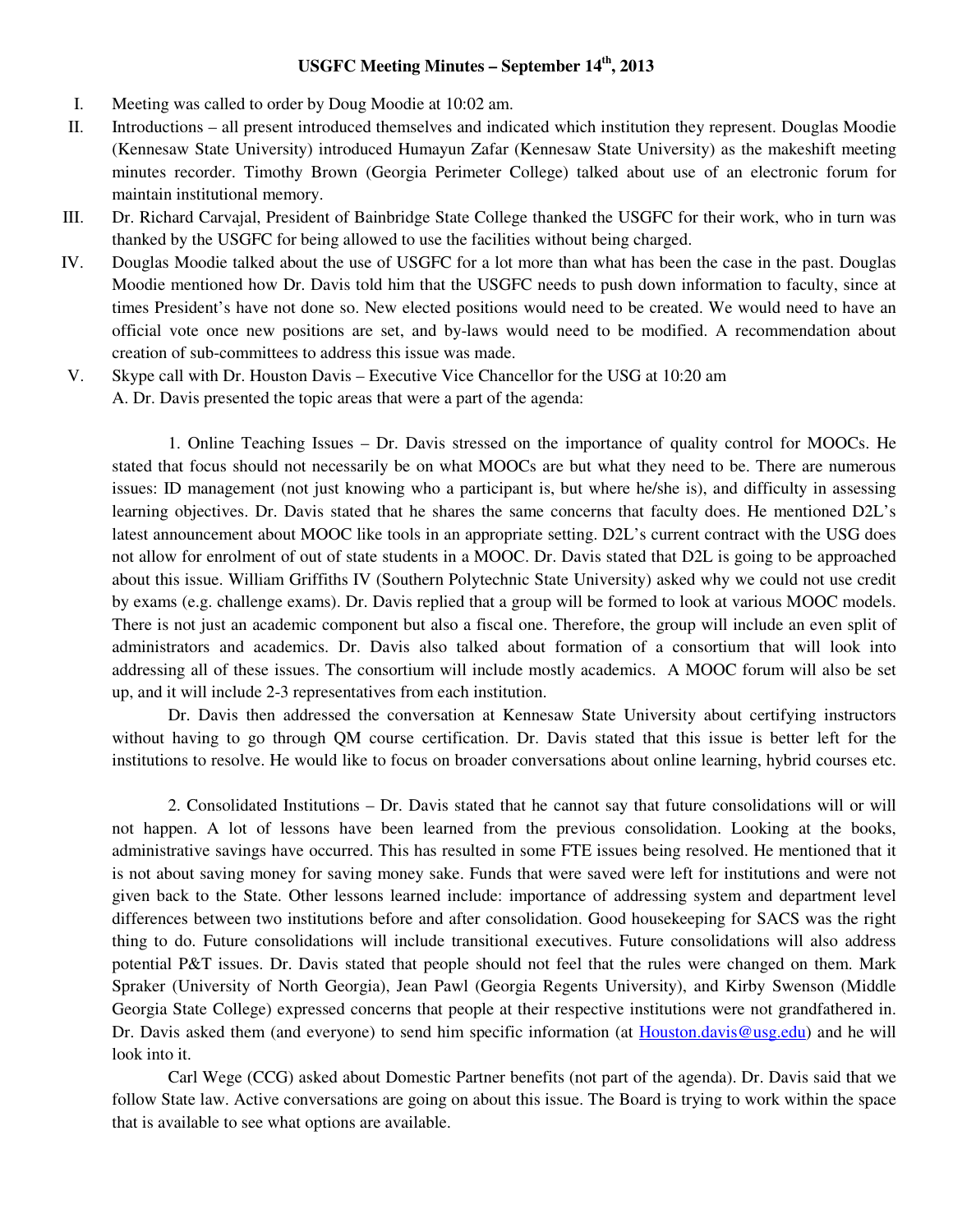3. System versus Institution Goals – Dr. Davis said that this issue came about when State Colleges started shedding Associate degrees, and moving toward Bachelor degrees. Some have even started offering Masters degrees. He stated that institutional aspirations are not going to be discouraged, but there is a firm commitment to access (such as costs to students). The Board is going to put procedures in the handbook to provide institutions wanting to move up a tier a series of steps to follow. Moving up a tier involves a complex assortment of not just degrees and/or programs but also facilities, funding etc. Brian Schwartz (Columbus State University) asked if new funding formulas would be implemented. Dr. Davis said that that will happen, and the new formulas will not be based purely on enrolment. They will focus on programs, retention and graduation rates, and fund raising (if applicable). State Colleges need to be awarded for successful transfers, which is currently not the case. Basically the different tiers will have varying reward structures.

4. Salary compression – Dr. Davis stated that a  $1\%$  increase for all state of Georgia employees would cost \$140 million. Healthcare costs are projected to be 120% of where they were a few years ago. This will rise dramatically. Institutions have addressed some equity issues. USG is being proactive about rising healthcare costs by looking at various providers. Dr. Davis also mentioned that there may be a need to think creatively about workload issues. High course loads such as 5/5 and 7/7 (with overloads) are not a recipe for quality, and are a problem.

 5. State Funding - Dr. Davis stated that it would be a good thing if the USGFC presented an annual report. This would result in a constant channel of communication. Dr. Davis also stated that he was surprised that after joining the USG that seven years ago the state/tuition funding rates were 75%/25%. Right now it is about 50%/50%. We are not going back to 75%/25%. 60%/40% maybe possible but that is not a guarantee. They also need to look at the percentage that contributes toward administrative costs.

6. Status of Past USGFC resolutions (including 10 month to 12 month pay issue) – Dr. Davis said that he will look into this.

7. Financial Help for USGFC from USG – Dr. Davis stated that future meetings will be supported by the USG (\$500 for each meeting in Fall and Spring to cover lunch costs). VPAAs will be contacted to ensure that there is support for mileage and accommodations.

8. Quality assurance of teaching – A question was raised about the best way to evaluate learning. Dr. Davis proposed that there should be a summit around the topic. He referred to a link with the Complete College Georgia (CCG) initiative, which may lend itself to conversations about evaluation of teaching. The Faculty Advisory Council (FAC) needs to provide leadership on this issue.

B. Dr. Davis then opened up the floor for questions from the group

Question 1 – Is ADP going away?

Answer – Other tools are being looked at. This does not mean that ADP is going away.

Question 2 – Are there any updates on the gun debate?

 Answer – Existing State law has the support of the Board. The Board would like to focus on appropriations that contribute toward salary raises instead of focusing on this issue unnecessarily. However, they are willing to do so if needed.

Question 3 – Will the upcoming D2L upgrade include the analytics package?

 Answer – They are currently negotiating price. Some institutions are willing to pay themselves. A comment about poor system level support was raised. Dr. Davis said that anyone with specific issues about this should contact him directly via email.

Question 4 – Are programs with single digit enrolments in danger of being shut down?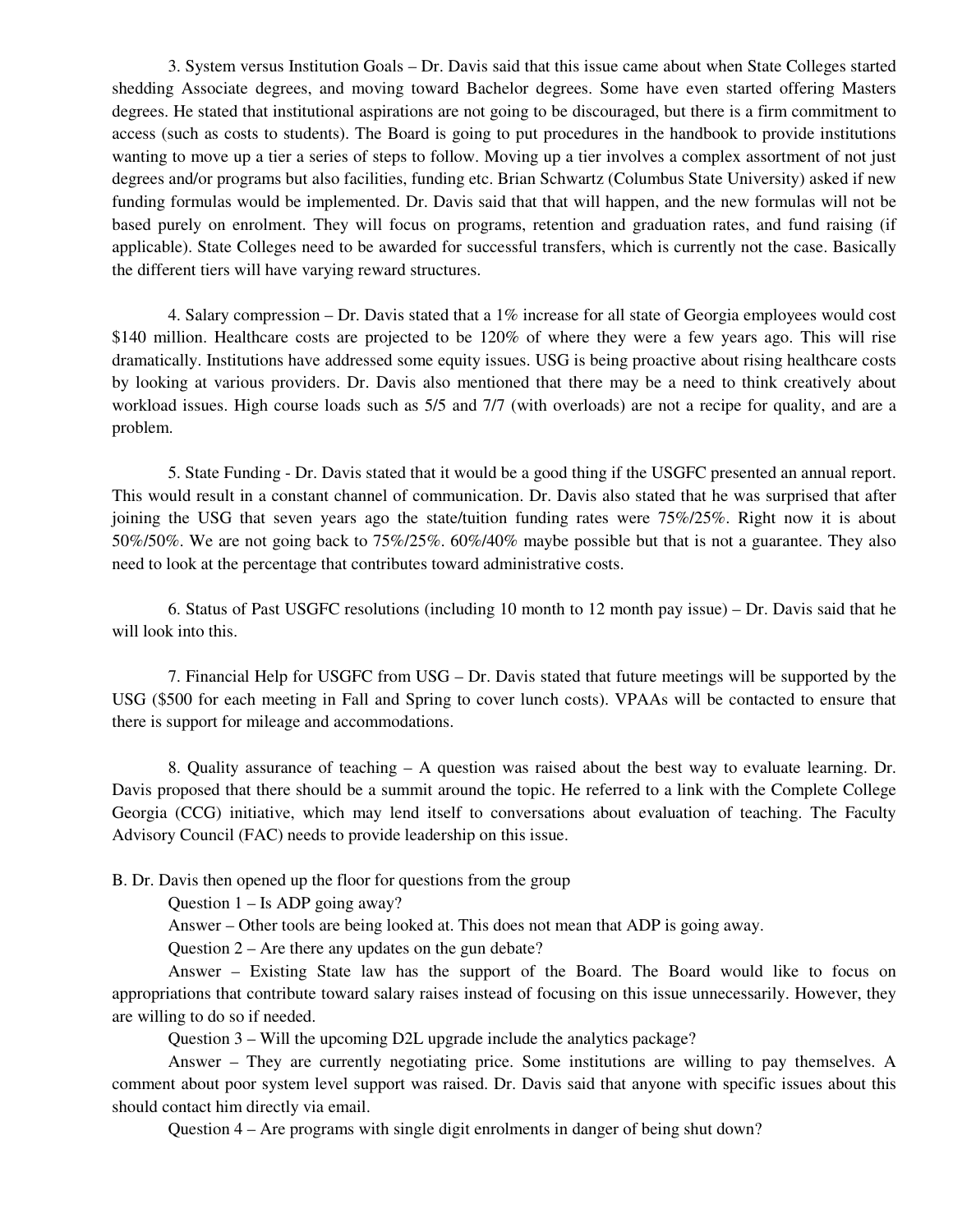Answer – They are taking a good hard look across all institutions that have programs with low enrolments. However, a single digit enrolment itself does not mean an immediate shutting down of the program. That is where the conversation stats. There is also a focus on ensuring that low producing programs at an institution do not result in other programs being approved at that institution.

- VI. Meeting minutes from April 20th, 2013 meeting were presented for approval meeting minutes were unanimously approved (moved by Humayun Zafar and seconded by Jean Pawl)
- VII. Break-out groups for lunch discussion There were four break-out groups for lunch: Group 1 – discussion of expansion of USGFC – executive committee/officers, by-laws/tiers, and annual report.

The meeting voted on and passed resolution that the officers of USCFG be increase to include past chair, secretary, and webmaster.

Group 2 – discussion about declining summer enrollments.

Group 3 – discussion about evaluation of teaching.

Group-4 – discussion about consolidations

### VIII. Resolution

a. Resolution related to summer enrolment:

1. The USGFC asks the system office to encourage individual campuses to research the issue of declining summer enrolment and propose solutions with the goal of increasing RPGs, overall summer revenue, and facility utilization by improving access to part-time summer enrolments. We feel strongly that this aligns with CCG. Proposed solutions might include experimenting with fee structures, financial aid and academic advising, and strategic course scheduling.

IX. Meeting adjourned at 2:45 pm.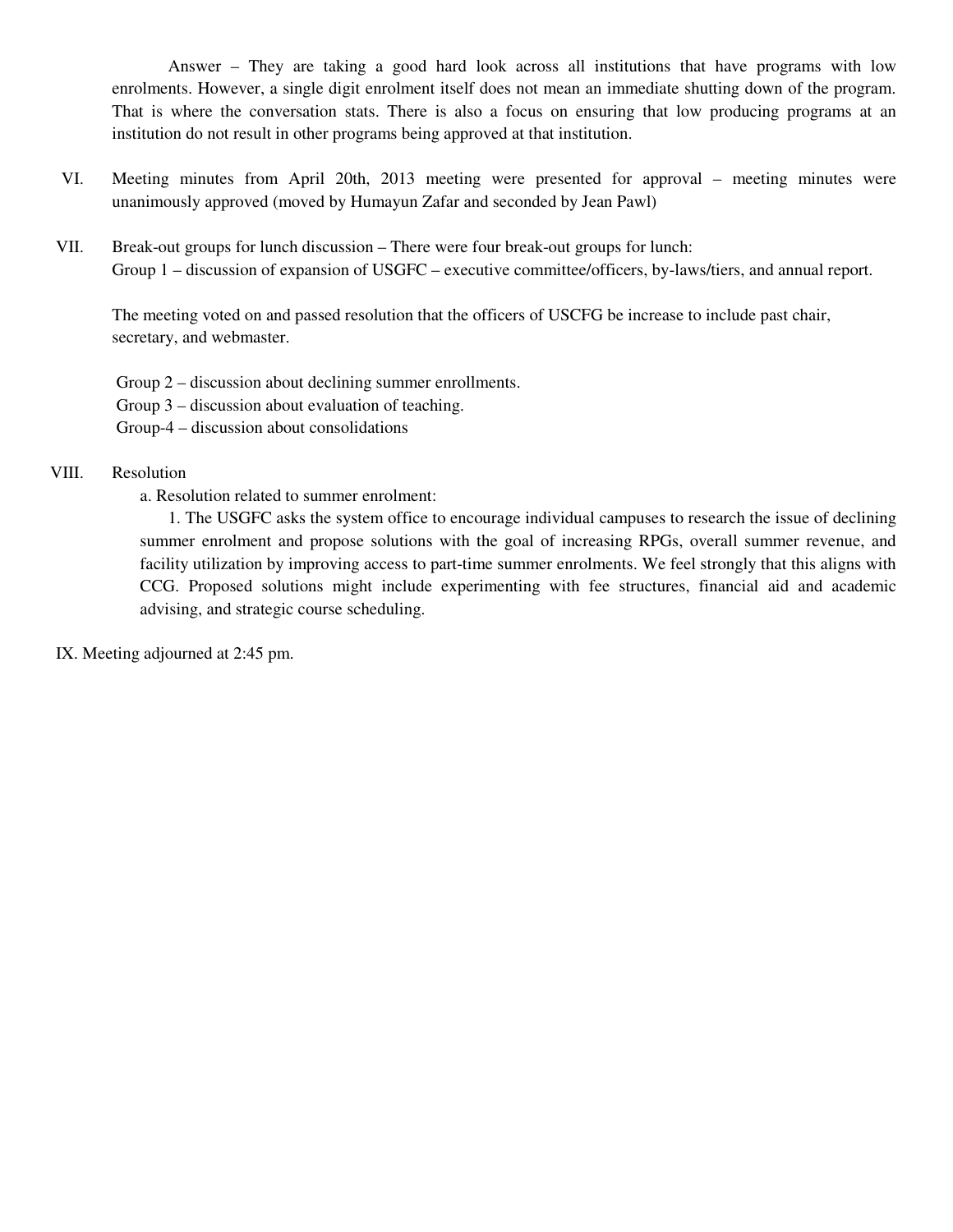# **Attendees**

| <b>Institution</b>                    | <b>Name</b>                               |
|---------------------------------------|-------------------------------------------|
| Abraham Baldwin Agricultural College  | <b>Chrissy Dent</b>                       |
| <b>Albany State University</b>        |                                           |
| Armstrong Atlantic State University   | <b>Bill Baird</b>                         |
| Atlanta Metropolitan College          |                                           |
| <b>Bainbridge State College</b>       | Tatyana Pashnyak                          |
| Clayton State University              |                                           |
| College of Coastal Georgia            | Barbara Musolf                            |
| Columbus State University             | Carl Wege                                 |
| <b>Dalton State College</b>           | <b>Brian Schwartz</b>                     |
| Darton StateCollege                   | Michelle Miller                           |
| East Georgia State College            | <b>Bob Marsh</b>                          |
| Fort Valley State University          |                                           |
| Georgia College & State University    | <b>Susan Steele</b>                       |
| Georgia Gwinnett College              |                                           |
| Georgia Highlands College             | <b>Teresa Hutchins</b>                    |
| Georgia Institute of Technology       | Doug Williams                             |
| Georgia Perimeter College             |                                           |
| Georgia Regents University            | Jean Pawl                                 |
| Georgia Southern University           | Mark Welford                              |
| Georgia Southwestern                  |                                           |
| Georgia State University              |                                           |
| <b>Gordon College</b>                 |                                           |
| Kennesaw State University             | Humayun Zafar                             |
| Middle Georgia College                | Kirby Swenson                             |
| North Georgia State University        |                                           |
| Savannah State University             |                                           |
| Southern Polytechnic State University | William Griffiths                         |
| South Georgia State College           | Robert Lightfoot                          |
| University of Georgia, Athens         |                                           |
| University of North Georgia           | Mark Spraker                              |
| University of West Georgia            | Jeff Johnson                              |
| Valdosta State University             | Ed Walker                                 |
| <b>Waycross College</b>               |                                           |
| West Georgia State University         |                                           |
| <b>Others</b>                         |                                           |
| Kennesaw State University             | Doug Moodie (Chair)                       |
| Georgia Perimeter College             | Tim Brown (Webmaster & Past Chair)        |
| <b>Bainbridge State College</b>       | Deborah Campbell                          |
| <b>Bainbridge State College</b>       | Jenny Harper                              |
| <b>Bainbridge State College</b>       | Denise Parker                             |
| <b>Guests (virtual)</b>               |                                           |
| <b>USG</b>                            | Houston Davis (Executive Vice-Chancellor) |